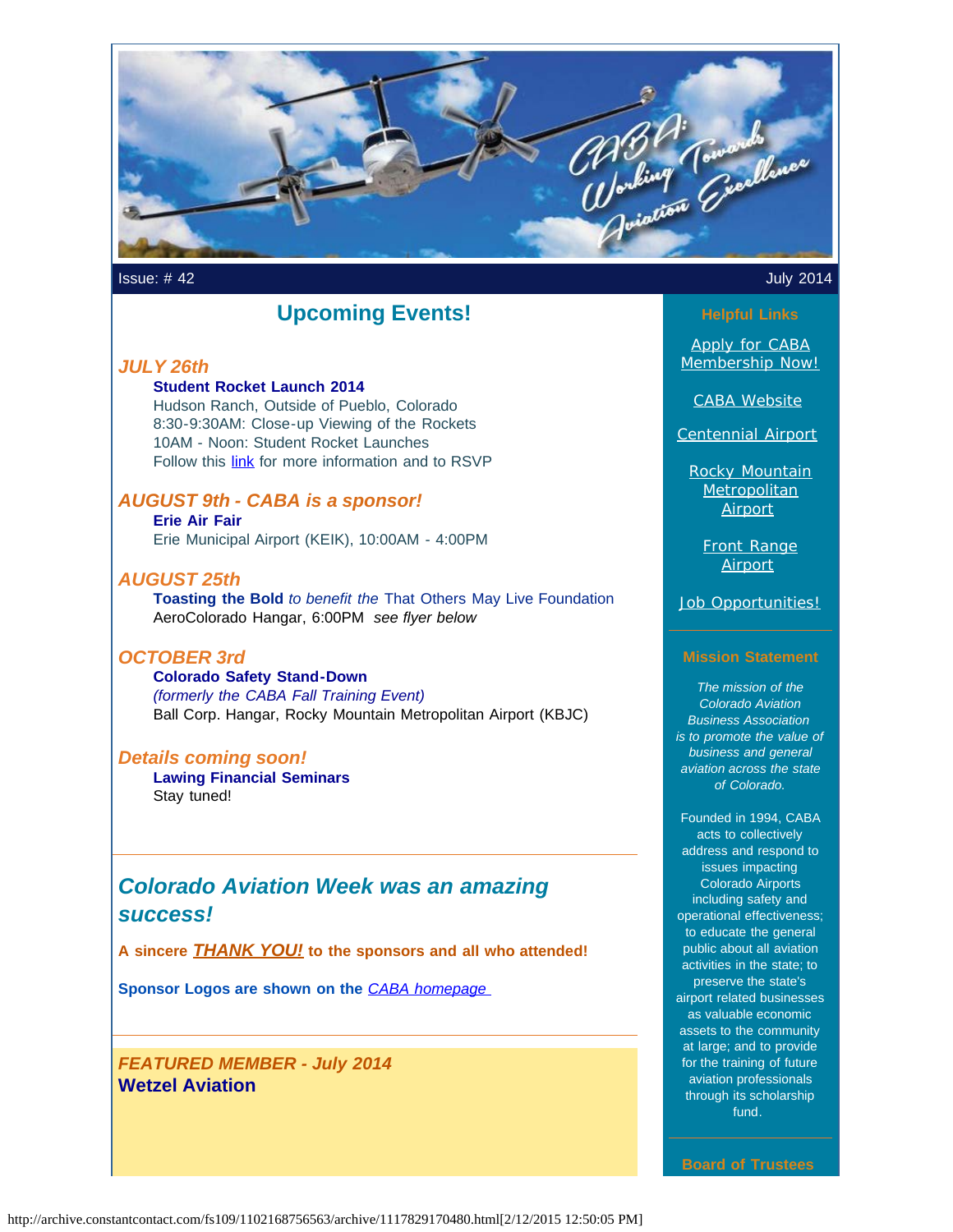

*Wetzel Aviation partners, Bryon Mobley (L) and Jack Wetzel (R)*

A 17-year business relationship and 10-year business partnership between Bryon Mobley and Jack Wetzel form the basis of Wetzel Aviation today. Both have been in the business of aircraft brokerage since 1994, originally part of what was then Kladestrup-Wetzel, buying and selling aircraft to clients worldwide.

You can call them brokers, but Bryon and Jack's business model offers a unique approach. Well... it used to be the norm, but in this day and age the power of the internet has led to most business deals being made without speaking on the phone or meeting in person. Wetzel Aviation takes pride in maintaining a physical presence in their business deals. For Jack and Bryon, Face-time (not the iphone app) goes a long way.

Jack Wetzel plainly said, "What you see is what you get." Attributing much of their success to integrity, they simply treat their clients as they would want to be treated. By creating a pleasant experience during the process, they are able to accommodate their clients needs as they change. "We take care of our clients," Bryon said, "we're in the service industry, we follow our clients needs, not the product."

In that fashion, Wetzel Aviation, serves to maintain quality relationships with their clients. They look at each and every log book to make sure they know exactly what they're selling. That way, they establish trust by providing accurate information and giving quality guidance throughout the entire buying/selling process.

As Wetzel Aviation's success continues, Bryon and Jack hope to add some quality personnel along the way but have no desire to alter their business model. It may be "old-school," but for these guys, it still works.

Do you want to be the next featured member or company? Just submit a relevant topic of 500 words or less to: *[newsletter@mycaba.org](mailto:bdavies@mycaba.org)* 

### *TOASTING THE BOLD* **August 25th**

MacKenzie Kelly (Chairwoman)

Mike Straka (Vice Chair) Chris Leach (Secretary) Carolyn LaPerriere (Treasurer)

Scott Dulaney (Membership Director)

> Barry Stidham (Past Chair)

Tiffany Hiler Kenn Kline Gene Langfeldt Ty Little Malachi O'Neill Sunny Reifel Iver Retrum Kandi Spangler Chris Swathwood

Susan Walker (Intern)

**MAKE** 

**DONATION** 

## *Follow CABA on Social Media!*



*Follow us to keep current on events, news, and more!*

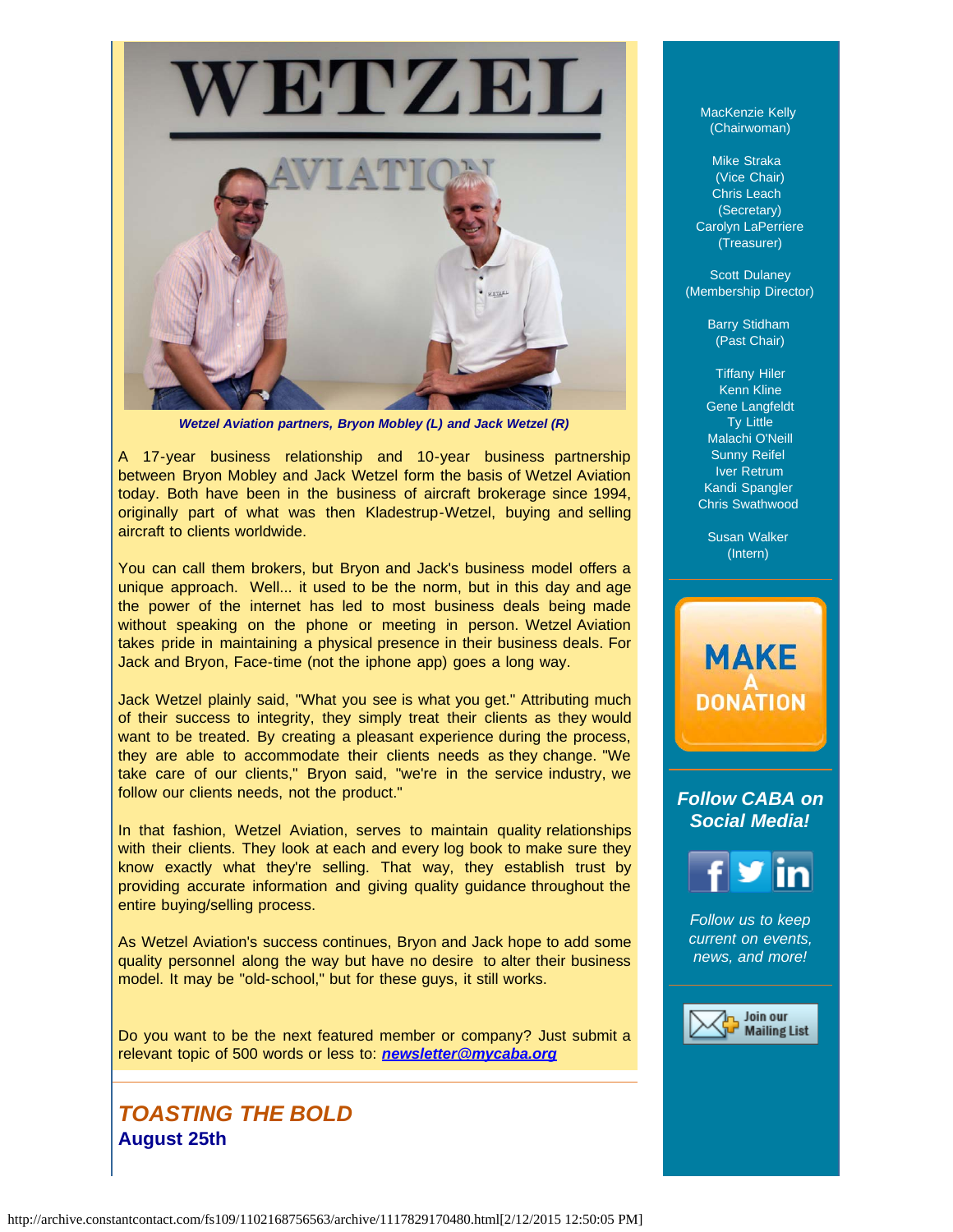

*SIGN THE PETITION to*  **Support Colorado Aviation**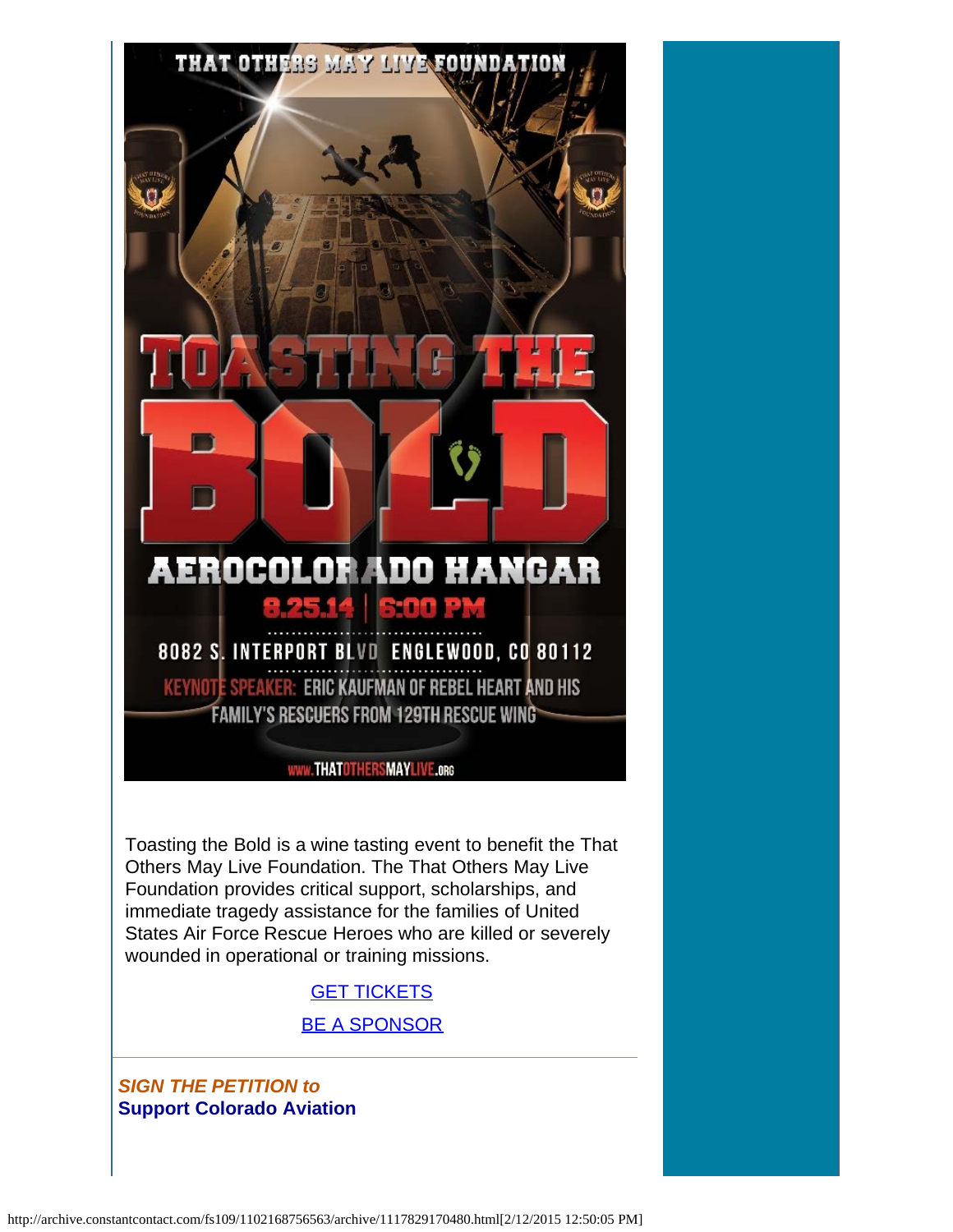

The Support Colorado Aviation Project is a collaborative effort by numerous Colorado Aviation Groups. The goal of the plate project is to raise awareness to the impact of aviation across the State of Colorado and how aviation impacts a multitude of Colorado industries.

Check out recent news articles supporting the License Plate Project: [AOPA,](http://www.aopa.org/News-and-Video/All-News/2014/June/11/Colorado-petition-seeks-aviation-license-plate.aspx?utm_source=Newsletter+July+2014&utm_campaign=July+2014+Newsletter&utm_medium=email) [NBAA](http://www.nbaa.org/advocacy/regional/20140704-proposed-license-plate-would-support-colorado-aviation.php?utm_source=Newsletter+July+2014&utm_campaign=July+2014+Newsletter&utm_medium=email)[, Montrose Mirror \(A](http://montrosemirror.com/wp-content/uploads/2014/07/ISSUE88.pdf?utm_source=Campaign+Created+2014%2F07%2F15%2C+7%3A14+AM&utm_campaign=ISSUE88&utm_medium=email&utm_source=Newsletter+July+2014&utm_campaign=July+2014+Newsletter&utm_medium=email)fter clicking the link, scroll to page 30), [General Aviation News,](http://generalaviationnews.com/2014/06/30/colorado-support-aviation-license-plate-introduced/?utm_source=Newsletter+July+2014&utm_campaign=July+2014+Newsletter&utm_medium=email) [Aviation International News](http://www.ainonline.com/aviation-news/ainalerts/2014-06-19/colorado-aviation-groups-seek-signatures-aviation-license-plate-project?utm_source=Newsletter+July+2014&utm_campaign=July+2014+Newsletter&utm_medium=email)

[Visit the webpage for more info and to sign the petition.](http://www.supportcoloradoaviation.com/?utm_source=Newsletter+July+2014&utm_campaign=July+2014+Newsletter&utm_medium=email)

### *NBAA Regional Groups Leadership Roundtable Board Member Report from San Antonio, TX*

PCAT is the Partnership for Corporate Aviation Training. PCAT is a nonprofit organization that was founded by the flight departments of Valero Energy, HEB Stores, and Zachary Corporation. "The purpose of PCAT is to create an opportunity for aviation organizations to work together on issues of common interest and need for the benefit of the member organizations. Further, it is to serve as an advocate for traditional Corporate and Business Aviation."

The main event that PCAT puts on every year is their Safety Smackdown, which was held June 2-4 this year, just before the NBAA Regional Groups Leadership Roundtable. The goal of the Smackdown is to make safety a priority and to provide valuable training for all of PCAT's members.

Board Member Brian Moss attended the Smackdown last month and came away with a number of excellent ideas that we plan to implement into CABA's newly-renamed "Colorado Safety Stand-Down" in October. Stay tuned for more info.

### *VOLUNTEERS WANTED* **Committees can use your help!**

Serving on a committee is a great way to network with fellow aviation professionals in all areas. All of our volunteers are people just like yourself who put a little extra effort into doing the things that make CABA a better organization. Join the CABA action team and you *WILL* have a positive impact on the aviation community in Colorado.

Standing Committees are: Legislative, Educational Outreach, Membership, Regional Groups, Industry Groups, and Marketing/Communications. *They ALL welcome more participation!*